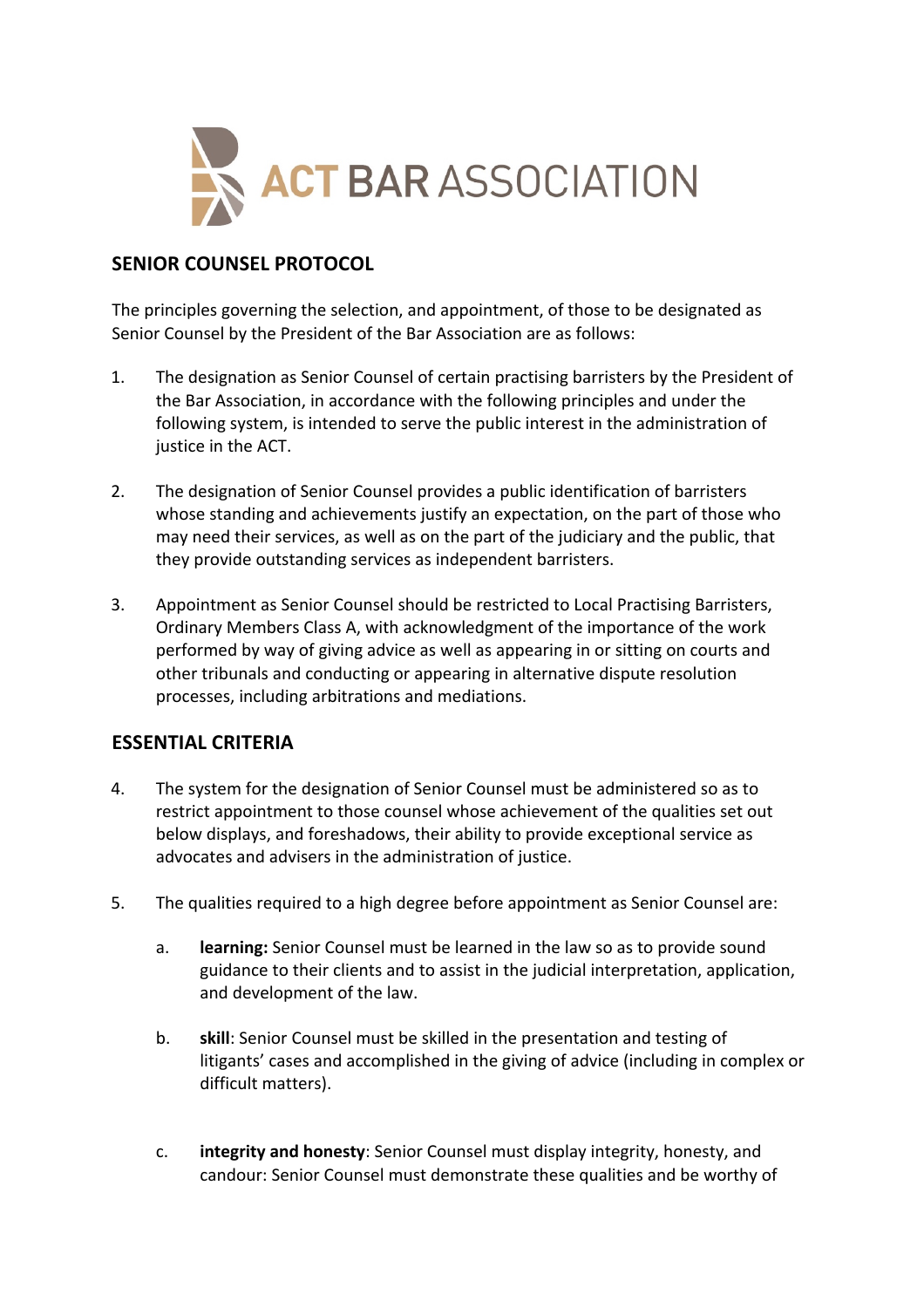confidence and trust by the judiciary, their colleagues and clients at all times, so as to advance the administration of justice.

- d. **independence**: Senior Counsel must be committed to the discharge of their duty to the court, especially in cases where that duty may conflict with clients' interests.
- e. **disinterestedness**: Senior Counsel must have the objectivity and temperament to make sound judgements in difficult or complex situations. Senior Counsel who are in private practice must also honour the cab-rank rules; namely, the duty to accept briefs to appear for which they are competent and available, regardless of any personal opinions of the parties or their causes, and subject only to exceptions related to appropriate fees and conflicting obligations.
- f. **diligence**: Senior Counsel must be dedicated to the pursuit of excellence and the advancement of their clients' interests.
- g. **experience**: Senior Counsel must have a deep understanding and knowledge of legal practice.
- h. **professional standing:** Senior Counsel should command a high measure of respect amongst the legal community, particularly amongst their peers and the Judiciary.

It is expected (without being exhaustive) that applicants' practices will demonstrate some of the following:

- (i) experience in arguing cases, both at first instance and on appeal;
- (ii) leadership in a specialist jurisdiction;
- (iii) experience in conducting major cases in which the other party is represented by Senior Counsel;
- (iv) experience in conducting cases with a junior;
- (v) considerable practice in the provision of advice in specialist and difficult fields of law;
- (vi) experience and practice in alternative dispute resolution, including arbitrations and mediations.
- 6. Senior Counsel must demonstrate leadership in:
	- a. developing the community of the Bar;
	- b. contributing to society as a barrister.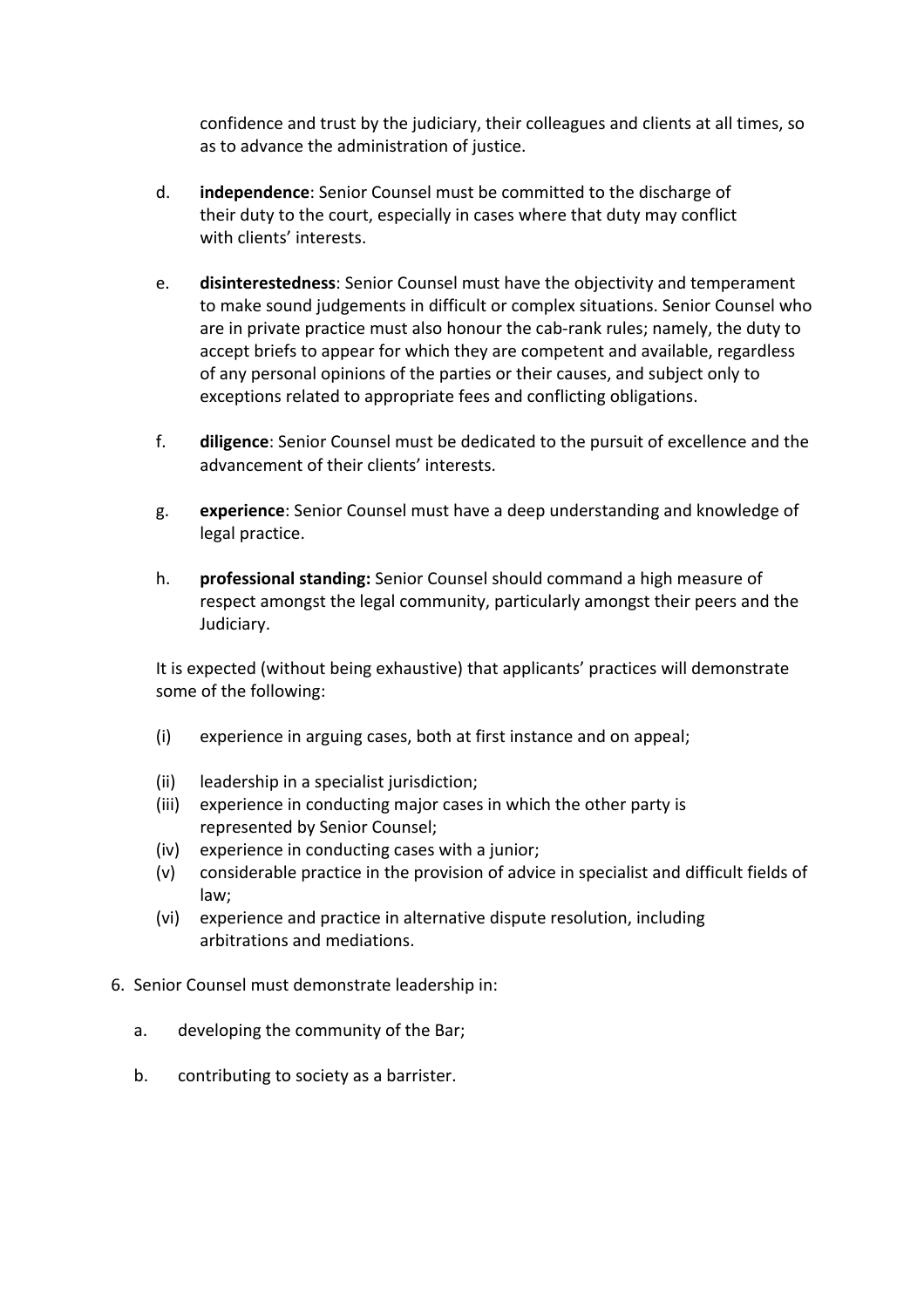### **SELECTION AND APPOINTMENT**

The system for the selection and appointment of those to be designated as Senior Counsel is as follows:

- 7. All steps towards the selection of appointees are to be conducted by a committee comprising:
	- a. the President of the ACT Bar Association;
	- b. the Vice President of the ACT Bar Association;
	- c. the President of the Law Society (or nominated solicitor who must have at least 10 years of practising experience);
	- d. one Ordinary Member (Class A) Senior Counsel; and
	- e. one non-lawyer community member (the **Selection Committee**).

If a member of the Selection Committee resigns from the Committee before the conclusion of the selection process, the Bar Council will elect a replacement.

- 8. The Selection Committee must at all times include at least one female.
- 9. If both the President and Vice President of the Bar Association are Junior Counsel, then the Vice President will be replaced on the Selection Committee by a further Ordinary Member (Class A) Senior Counsel.
- 10. The Selection Committee will rotate at least 3 of the 5 selected members each year.
- 11. The Selection Committee will be decided exclusively each year by the Bar Council.
- 12. The Chief Justice will be invited to raise for consideration by the Bar Council any particular concern about the suitability of a proposed Selection Committee member, prior to the Bar Council's finalisation of the composition of the Selection Committee.
- 13. The President may at any time inform any member, if requested, of the names of those who have made an application.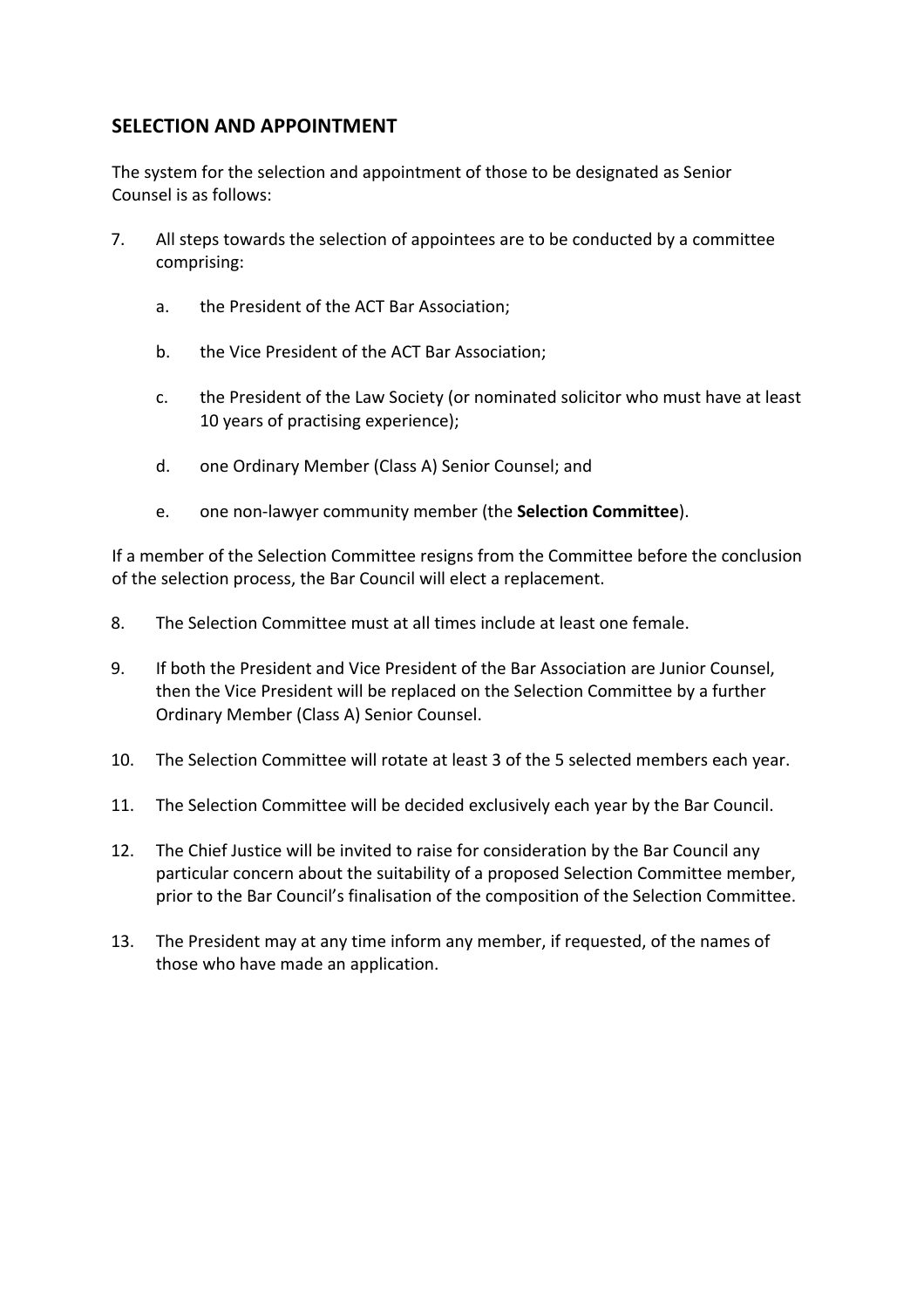#### **SUBMISSION OF APPLICATION**

- 14. Applications for appointment are to be made in writing to the President by junior counsel with a full unrestricted practising certificate who wish to be considered for appointment as Senior Counsel, during periods as notified from time to time by the President. Applications for appointment as Senior Counsel may also be accepted from Government Practising Certificate Holders issued by the ACT Bar Association. The appointment of Senior Counsel takes effect from the date of appointment, unless otherwise stated in the notice of appointment.
- 15. Applicants must provide, in table form, in respect of all cases, including contested interlocutory applications (but excluding directions hearings), in which they have appeared in the preceding 18 months:
	- a. the name of the case and, if available, its citation (hyperlinked, if possible);
	- b. the name of the judicial officer, tribunal, arbitrator or CARS assessor before whom they appeared (if outside of New South Wales, please supply a contact number;
	- c. the name of any counsel who led them or who they led (if counsel is overseas or outside of the Australian Capital Territory, please supply a contact number);
	- d. the name of opposing counsel (if outside of the Australian Capital Territory, please provide a contact number);
	- e. the name of their instructing solicitor; and
	- f. a brief description of the nature of the proceedings.

The details required in (a) to (f) may be modified in alternative dispute resolution matters or otherwise when confidentiality requires.

Applicants are at liberty to provide details of relevant matters that they have been involved in outside of the last 18 months. It is recognised that changes in the provision of legal services occur from time to time. The Selection Committee takes into account the effect these changes have on the practice of barristers and that the opportunities for barristers to engage in oral advocacy may vary significantly from time to time. The Selection Committee has regard to the importance of the work performed by giving advice as well as appearing in or sitting on courts and other tribunals and conducting or appearing in alternative dispute resolution proceedings including arbitrations and mediations.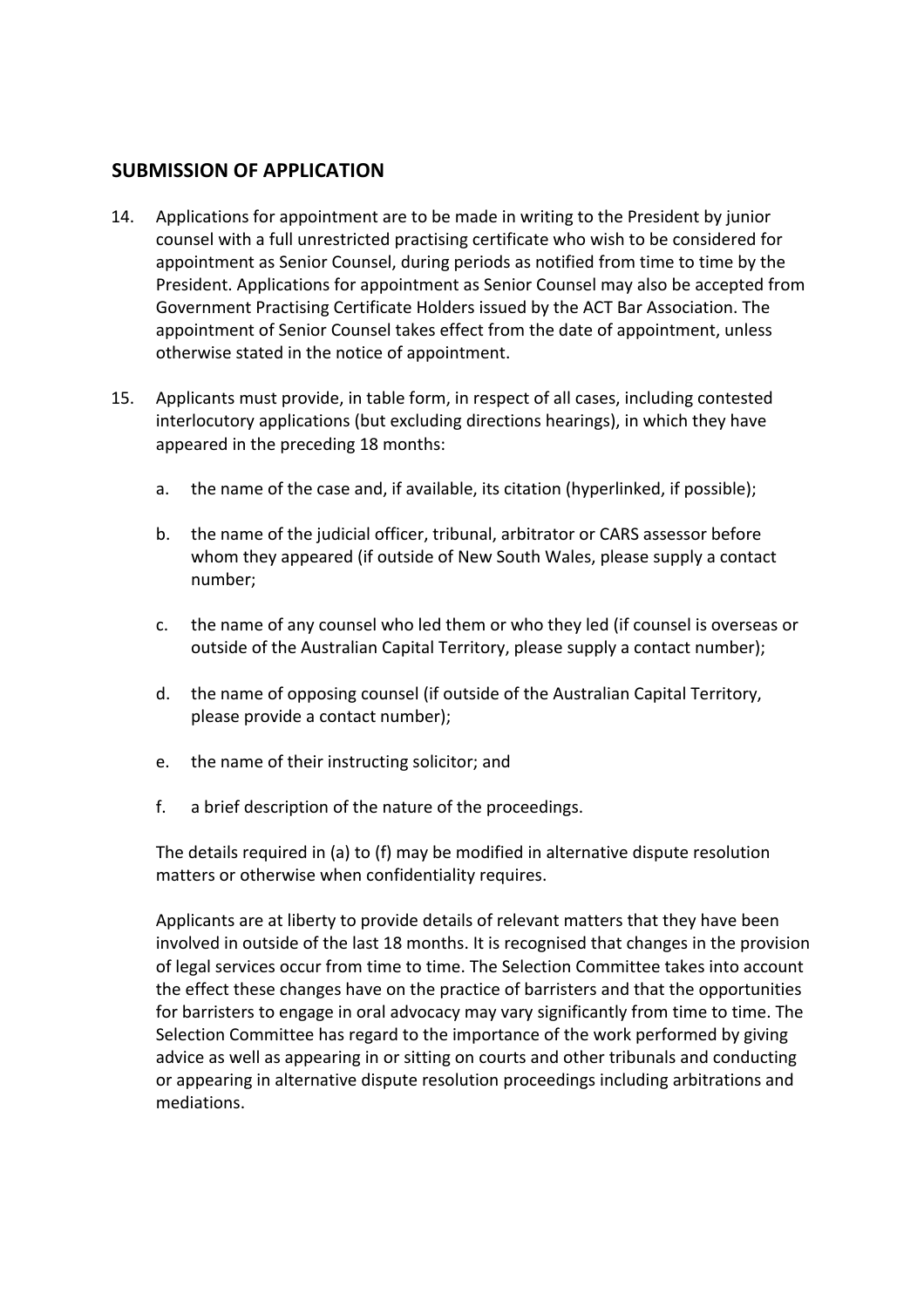- 16. Applicants must provide, as part of their application, a list of their readers/tutors and the years of such pupillage.
- 17. Applicants may submit with their applications particulars of such other matters as they wish to be taken into account by the Selection Committee, including details of their professional experience before coming to the Bar.
- 18. Applicants may, if they wish, nominate as referees not more than three members of the profession who are familiar with their recent work and qualities and who are not serving members of the judiciary. They may also, if they wish, provide not more than two written references from those they have nominated.
- 19. Any application not conforming with the requirements in clause 16(a)-(f) of this Protocol will be rejected. No application will be considered which is received later than 31 July, except in cases of accident or other special circumstances, and only then at the discretion of the President.

# **CONFIDENTIALITY**

- 20. The collection, use, disclosure, storage of personal information relating to appointment of Senior Counsel is governed by Australian Privacy Principles 3, 5 6, 10, 11, and 12; and information collected will not be used or disclosed for a purpose other than the selection of Senior Counsel and the giving of feedback by the President to unsuccessful applicants.
- 21. In accordance with Australian Privacy Principle 11, to protect the confidentiality of the material it gathers, the Bar Association will destroy or permanently de-identify all documentation in its possession in relation to the selection process as soon as practicable after each year's appointments are announced.
- 22. Applicants are to be made aware that their applications will be the subject of distribution during the selection process and it will therefore be impossible to keep confidential the fact that an application has been made.

### **DETERMINATION OF APPLICATIONS**

- 23. The Selection Committee must seek comments on each applicant from the following members of the ACT bar and the judiciary:
	- a. All local currently practicing Senior Counsel and Queens Counsel;
	- b. The Chief Justice of the Supreme Court of the ACT;
	- c. Judges of the Supreme Court of the ACT;
	- d. Any Associate Justice of the Supreme Court of the ACT;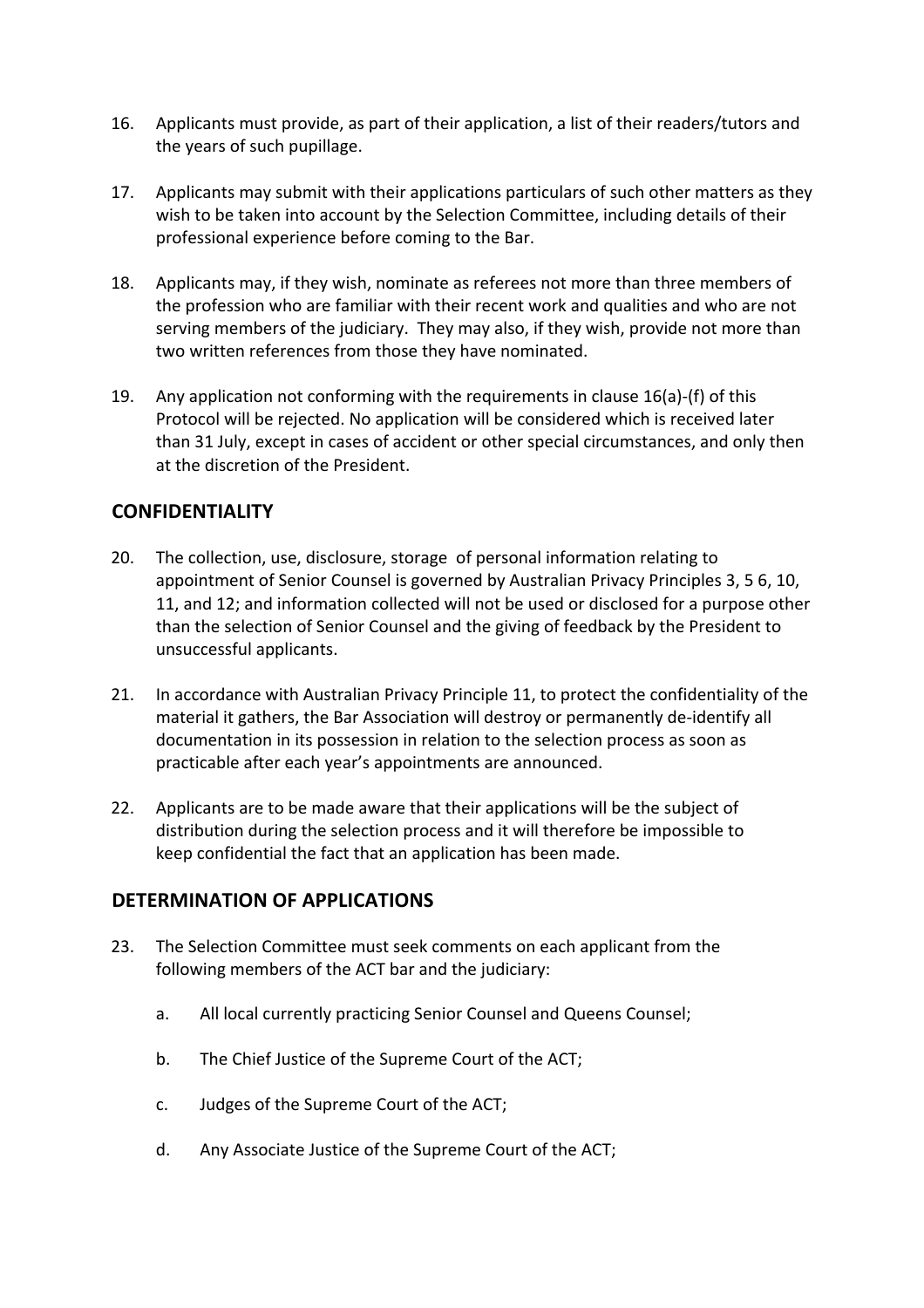- e. The Chief Magistrate of the ACT Magistrates Court;
- f. The Chief Justice of the Federal Court of Australia;
- g. The Chief Justice of the Family Court of Australia;
- h. The ACT Solicitor-General of the ACT Government Solicitor;
- i. The Director of Public Prosecutions (ACT);
- j. Such other members of other courts or tribunals in which the Selection Committee considers the applicant to have practised to a substantial extent.
- 24. The Selection Committee may, at its discretion, consult with any of the persons for whom comments have already been received, for the purposes of further discussion and clarification in considering the applications.
- 25. The Selection Committee shall, in evaluating any comments received, place significantly greater weight on any comments which are based upon personal and direct knowledge of an applicant.
- 26. The Selection Committee will use its best endeavours to consult with each nominated referee.
- 27. The Selection Committee shall, after taking into account all comments and responses received, make a final selection of any proposed appointee who is considered suitable having regard to the qualities and attributes set out in paragraphs 5 and 6 hereof.
- 28. The President shall inform the Chief Justice of the Supreme Court of the ACT of the Committee's proposed selection and seek the views of the Chief Justice on the proposed appointment as Senior Counsel.
- 29. The President shall not appoint any applicant whose appointment the Chief Justice opposes following the procedure set out in the preceding paragraphs.
- 30. The process of selection is to be completed so that a public announcement of the successful applicant/s may be made by the first week of November or at a suitable date and at the discretion of the President.
- 31. The President shall publish the name/s of the successful applicants for appointment as Senior Counsel for that year in order of intended seniority.
- 32. After publication of the list of successful applicants, any unsuccessful applicant shall be invited to discuss his or her application with the President (or his or her nominee)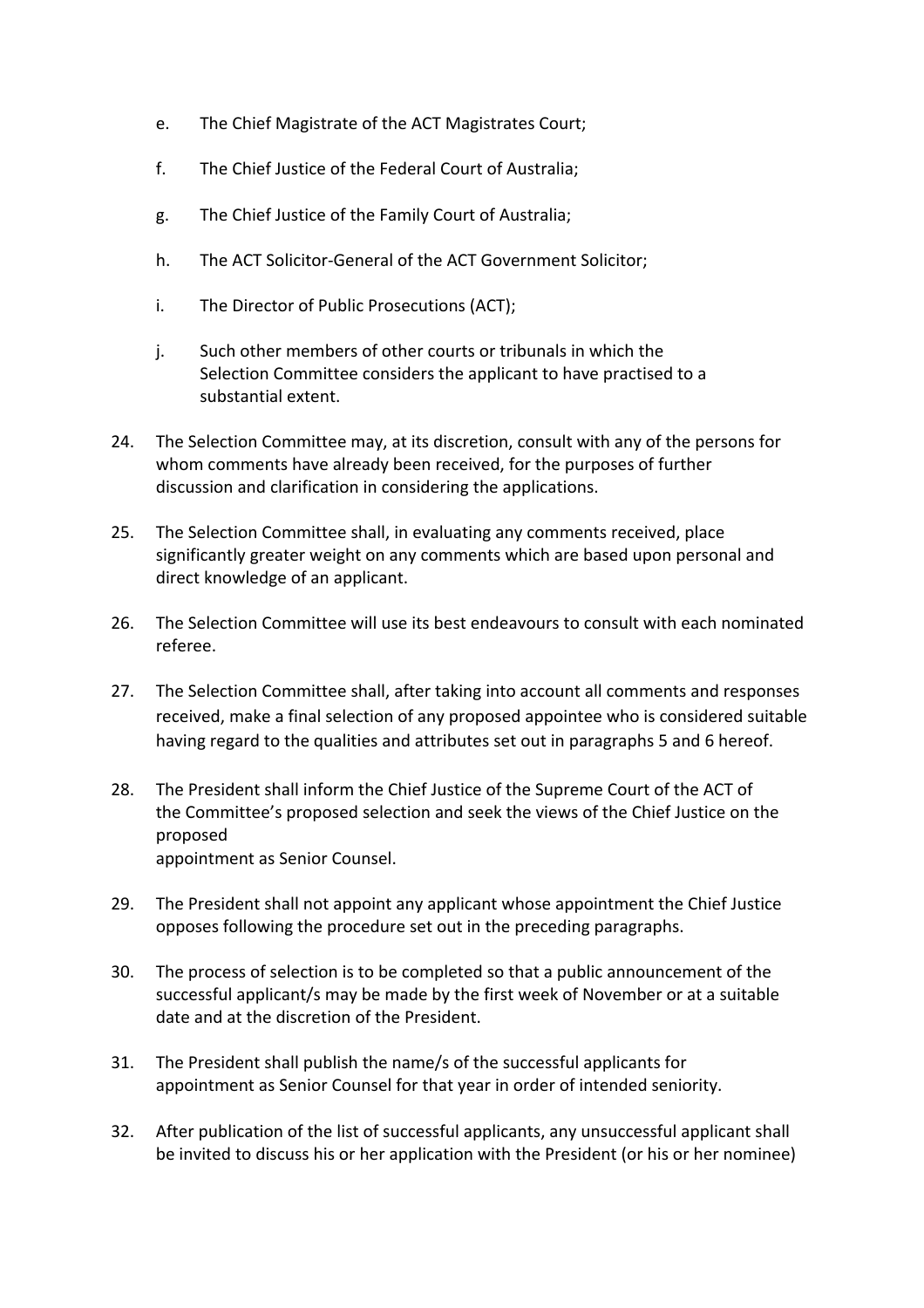and one other member of the committee.

33. Any such discussion shall proceed in a manner which does not involve a real risk of disclosure of the identity of any person who provided information to the Selection Committee on a confidential basis.

# **ATTIRE AND POST NOMINALS**

- 34. Appointees as Senior Counsel shall wear the court dress worn by Senior Counsel, subject to the requirements and permission of particular courts and jurisdictions.
- 35. Appointees as Senior Counsel shall be entitled to describe themselves as 'Senior Counsel', which may be abbreviated to 'SC'.

### **UNDERTAKING**

- 36. Subject to rule 40(a), Senior Counsel, by seeking and achieving appointment, undertake to use the designation only while they remain practising barristers in private practice or when retained by the Crown, or during temporary appointments in a legal capacity to a court, tribunal or statutory body.
- 37. Senior Counsel may retain the honorary title and use of the post nominals "SC" when retired from legal practice.
- 38. Senior Counsel, by seeking and achieving appointment, undertake to use the designation at all times, whether in practice or retirement, in a manner which maintains the honour, rank and dignity of the title and of barristers holding the rank of Senior Counsel.

### **CESSATION OF APPOINTMENT**

- 39. Appointment as Senior Counsel is restricted to barristers who hold a barrister's practising certificate.
- 40. A Senior Counsel:
	- a. whose name has been removed from the roll of persons admitted as lawyers in any Australian jurisdiction; or
	- b. whose practising certificate has been cancelled or suspended; or
	- c. against whom a finding of professional misconduct has been made by a competent court or tribunal; or
	- d. who has been convicted of a serious offence as defined in the *Legal Profession Act 2006*,